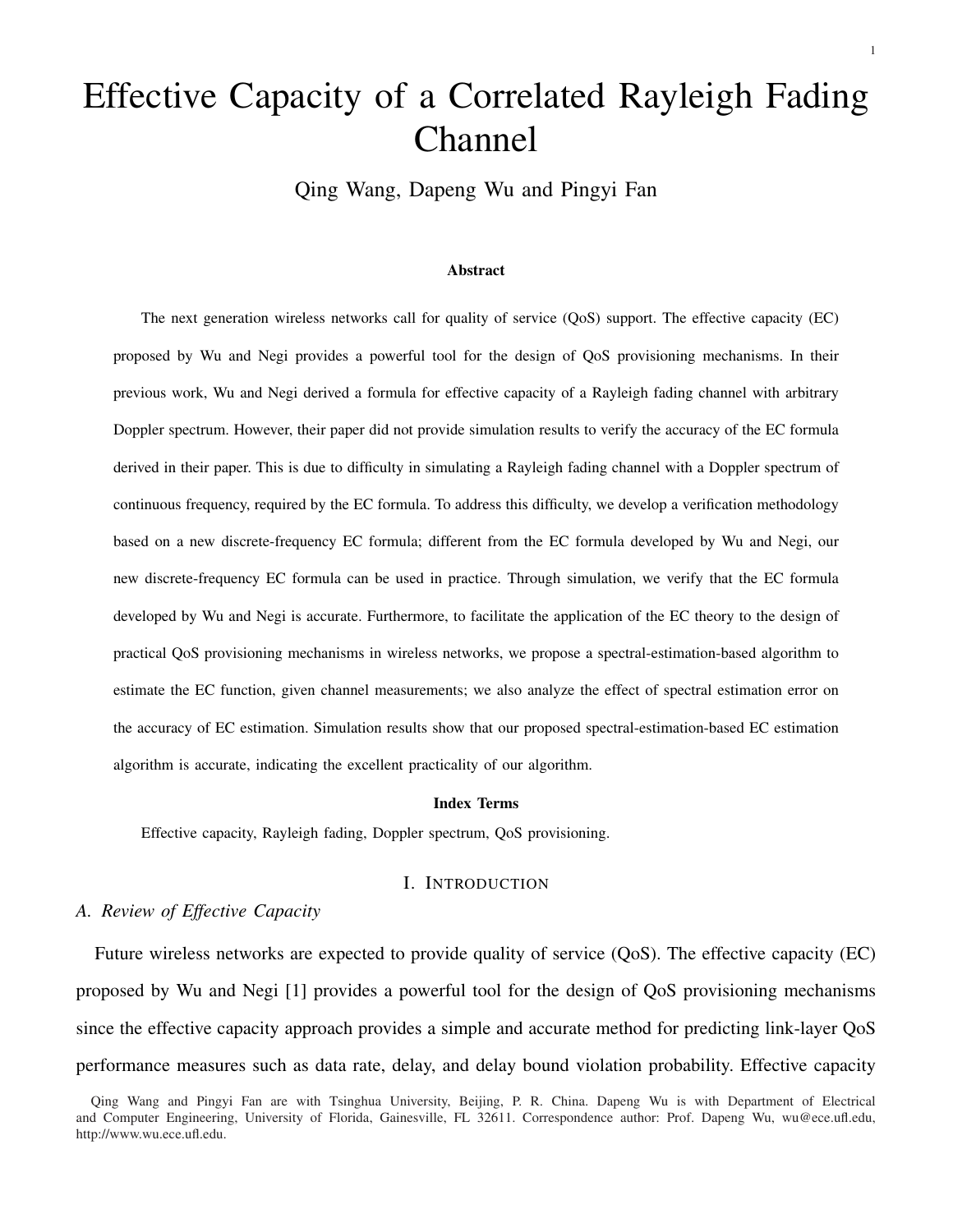is a link-layer model in which a wireless link is modeled by two EC functions, namely the probability  $\gamma(\mu)$  of nonempty buffer and the QoS exponent  $\theta(\mu)$  of a connection. Both of them are functions of the source traffic rate  $\mu$ . The parsimonious EC channel model characterizes the capacity of a fading channel; mathematically, it is the dual of the effective bandwidth function [2], which characterizes the source randomness. Specifically, the key point in the theory of effective capacity is that for a source that requires a communication delay bound  $D_{max}$  and can tolerate a delay-bound violation probability not more than  $\varepsilon$ , we need to limit its data rate, i.e., the maximum data rate is  $\mu$ , where  $\mu$  is the solution to  $\varepsilon = \gamma(\mu) e^{-\theta(\mu)D_{max}}$ , in which  $\theta(\mu) = \mu \alpha^{-1}(\mu)$ . Here  $\alpha^{-1}(\cdot)$  is the inverse function of the effective capacity function  $\alpha(\cdot)$ . Next we review the definition of effective capacity.

Let  $r(t)$  be the instantaneous channel capacity at time t. Define  $S(t) = \int_0^t r(\tau) d\tau$ , which is the service provided by the channel during the interval  $[0, t]$ . Suppose the stochastic process  $r(t)$  is ergodic and stationary. Then the effective capacity function of  $r(t)$  is defined by

$$
\alpha(u) = \frac{-\Lambda(-u)}{u}, \ \forall u > 0,\tag{1}
$$

where

$$
\Lambda(-u) = \lim_{t \to \infty} \frac{1}{t} \log E[e^{-uS(t)}].
$$
\n(2)

Thus if we know the effective capacity  $\alpha(u)$ , we can derive the QoS exponent function  $\theta(\cdot)$ ; then, given the communication delay bound  $D_{max}$  and a delay-bound violation probability  $\varepsilon$ , we can estimate the probability  $\gamma(\mu)$  of nonempty buffer and constrain the source rate  $\mu$  to satisfy the requested delay-bound violation probability.

# *B. Motivation of our work*

EC theory is an effective approach to the design of QoS provisioning mechanisms which has attracted considerable attention recently. Since Wu and Negi proposed it in 2003 [1], the EC approach has been widely applied to various wireless systems and applications, e.g., multiple-input-multiple-output (MIMO) systems [3], adaptive-modulation-and-coding and power control [4], amplify-and-forward and decodeand-forward relay networks (cooperative diversity) [5], resource allocation [6], arbitrary time scale in Nakagami-m fading channels [7], maximum quantile scheduling [8], joint design of video compression, link layer and physical layer [9], study of joint impact of bandwidth, power, and code-rate on the effective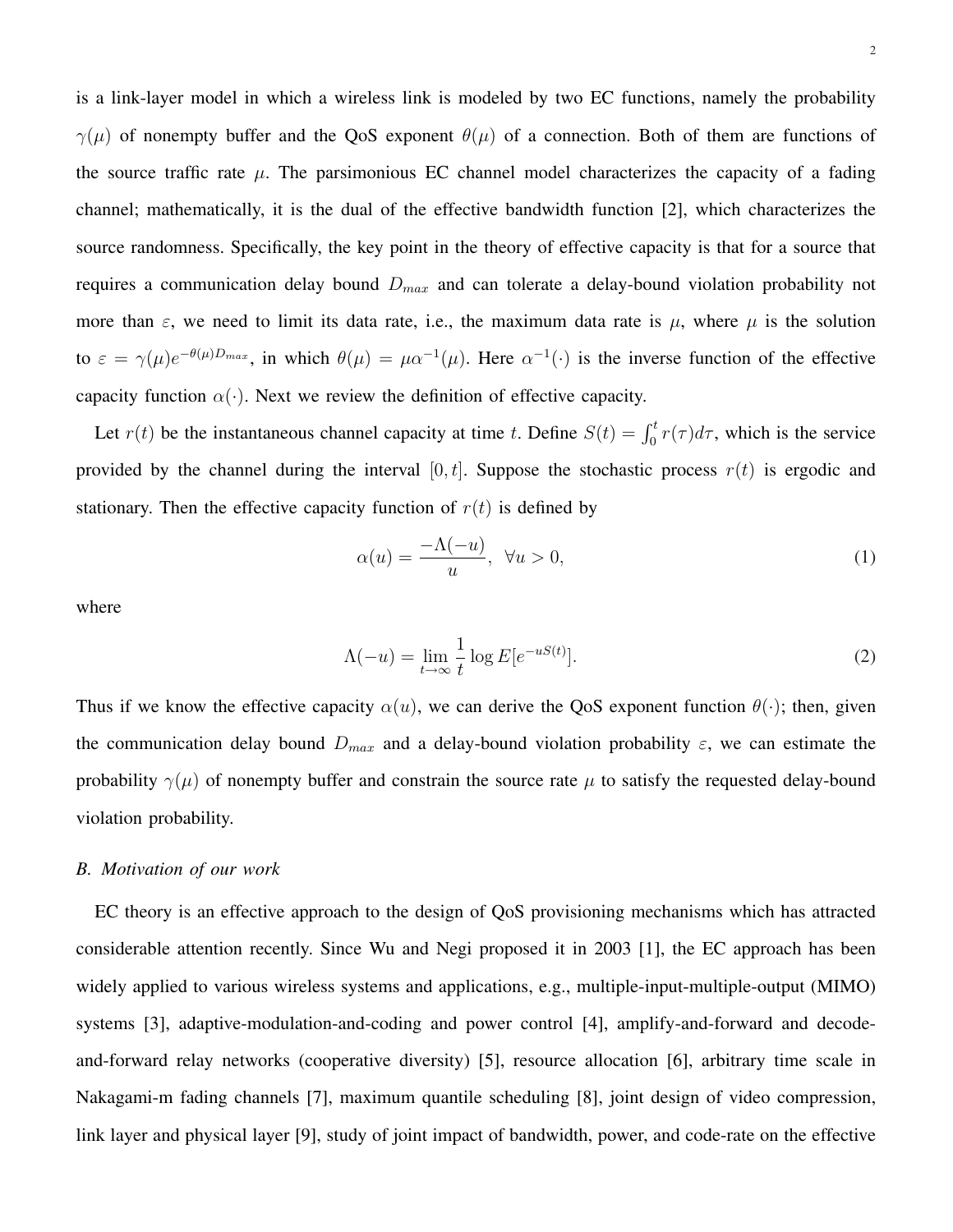capacity [10], and multi-hop delay performance in wireless mesh networks [11]. However, most ECrelated works only considered i.i.d. Rayleigh fading channels due to difficulty in analyzing the EC of non-i.i.d. Rayleigh fading channels. Although Wu and Negi [1] derived a formula for effective capacity of a Rayleigh fading channel with arbitrary Doppler spectrum, no one has verified the accuracy of the EC formula. This is due to difficulty in simulating a Rayleigh fading channel with a Doppler spectrum of continuous frequency, required by the EC formula. It is important to verify the accuracy of the EC formula because its accurateness will allow researchers to use the EC formula to study the systems under non-i.i.d. Rayleigh fading channels, instead of i.i.d. Rayleigh fading channels only.

Since we can only simulate a discrete-time system, we are not able to directly verify the accuracy of the EC formula of a Rayleigh fading channel with a Doppler spectrum of continuous frequency. Instead, we propose a new formula for the EC function in terms of discrete frequency; then we only need to verify the accuracy of the discrete-frequency formula for the EC function, through simulations. As long as the sampling interval in frequency  $\Delta f_s$  is sufficiently small, the accuracy of the discrete-frequency formula for the EC function is equivalent to the continuous-frequency formula for the EC function. Based on this idea, we develop a verification methodology, the details of which is given in Section III. We implement the verification methodology and conduct simulations. Our simulation results agree very well with the discrete-frequency formula of the EC function for sufficiently small  $\Delta f_s$ . Hence, for the first time, we verify that the EC formula given in Ref. [1] is accurate.

In practice, we cannot directly use the formula of the EC function to compute the effective capacity since the power spectral density of the fading channel is not given *a priori*; in other words, we need to estimate the power spectral density of the fading channel in order to use the formula of the EC function. Therefore, to facilitate the application of the EC theory to the design of practical QoS provisioning mechanisms in wireless networks, we propose a spectral-estimation-based algorithm to estimate the EC function, given channel measurements. In addition, we analyze the effect of spectral estimation error on the accuracy of EC estimation. Simulation results show that our proposed spectral-estimation-based EC estimation algorithm is accurate, indicating the excellent practicality of our algorithm.

The rest of the paper is organized as follows. In Section II, we review the key steps in the derivation of the EC formula for a Rayleigh fading channel with arbitrary Doppler spectrum [1], and propose a discrete-frequency formula for the EC function. In Section III, we propose a methodology to verify the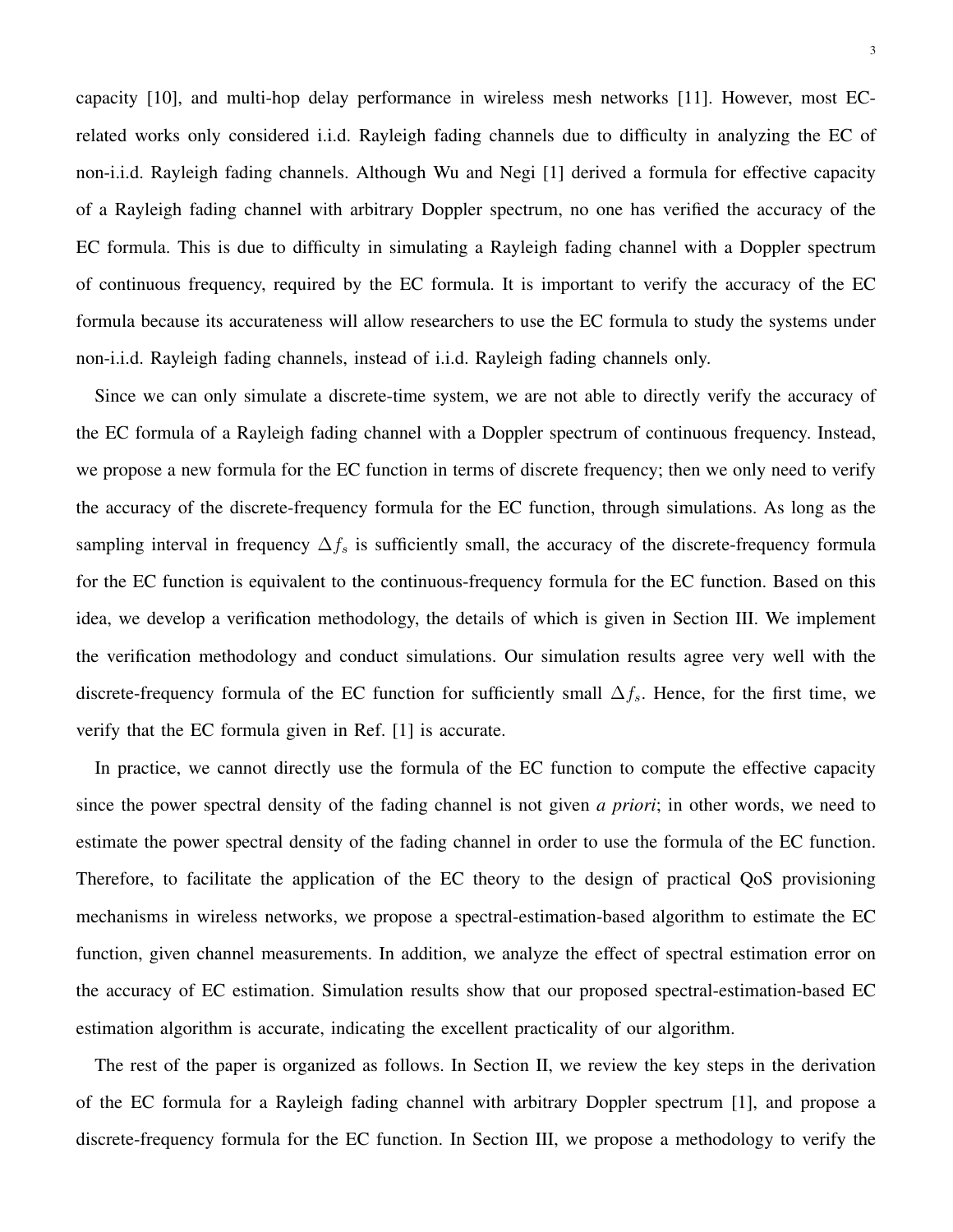accuracy of the EC formula. In Section IV, we propose a spectral-estimation-based algorithm to estimate the EC function for practical use of the EC theory, and analyze the effect of spectral estimation error on the accuracy of EC estimation. Section V shows the simulation results, which verify that the EC formula in Ref. [1] is accurate, and our proposed spectral-estimation-based EC estimation algorithm is also accurate. Section VI concludes the paper.

# II. DERIVATION OF EFFECTIVE CAPACITY OF A CORRELATED RAYLEIGH FADING CHANNEL

In this section, we review the key steps in the derivation of the EC formula for a correlated Rayleigh fading channel in Wu and Negi's work [1].

Suppose that the wireless channel is a Rayleigh flat fading channel in AWGN with Doppler spectrum  $S(f)$ . Assume that we have perfect causal knowledge of the channel gains. We show how to calculate the effective capacity for this channel. Denote a sequence of  $N_t$  measurements of the channel gain over the duration [0, t], spaced at a time-interval  $\delta$  apart, by  $\mathbf{x} = [x(0), x(1), \dots, x(N_t - 1)]^T$ , where  $x(n)$  $(n = 0, 1, \dots, N_t - 1)$  are the complex-valued channel gains  $(|x(n)|)$  are therefore Rayleigh distributed) and  $[\cdot]^T$  is a transpose operation. Without loss of generality, we have absorbed the noise variance into the definition of  $x(n)$ . That is, the channel gain is scaled so that the noise variance is always normalized to 1. The measurement  $x(n)$  is a realization of a random variable sequence denoted by  $X(n)$ , which can be written as the vector  $X = [X(0), X(1), \cdots, X(N_t-1)]^T$ . The PDF of a random vector X for the Rayleigh fading channel is

$$
f_{\mathbf{X}}(\mathbf{x}) = \frac{1}{\pi^{N_t} det(\mathbf{R})} e^{-\mathbf{x}^H \mathbf{R}^{-1} \mathbf{x}},
$$
\n(3)

where R is the covariance matrix of the random vector X,  $det(R)$  the determinant of matrix R, and  $x<sup>H</sup>$ the conjugate transpose of x. According to (1) and (2), to calculate the EC function, we need to know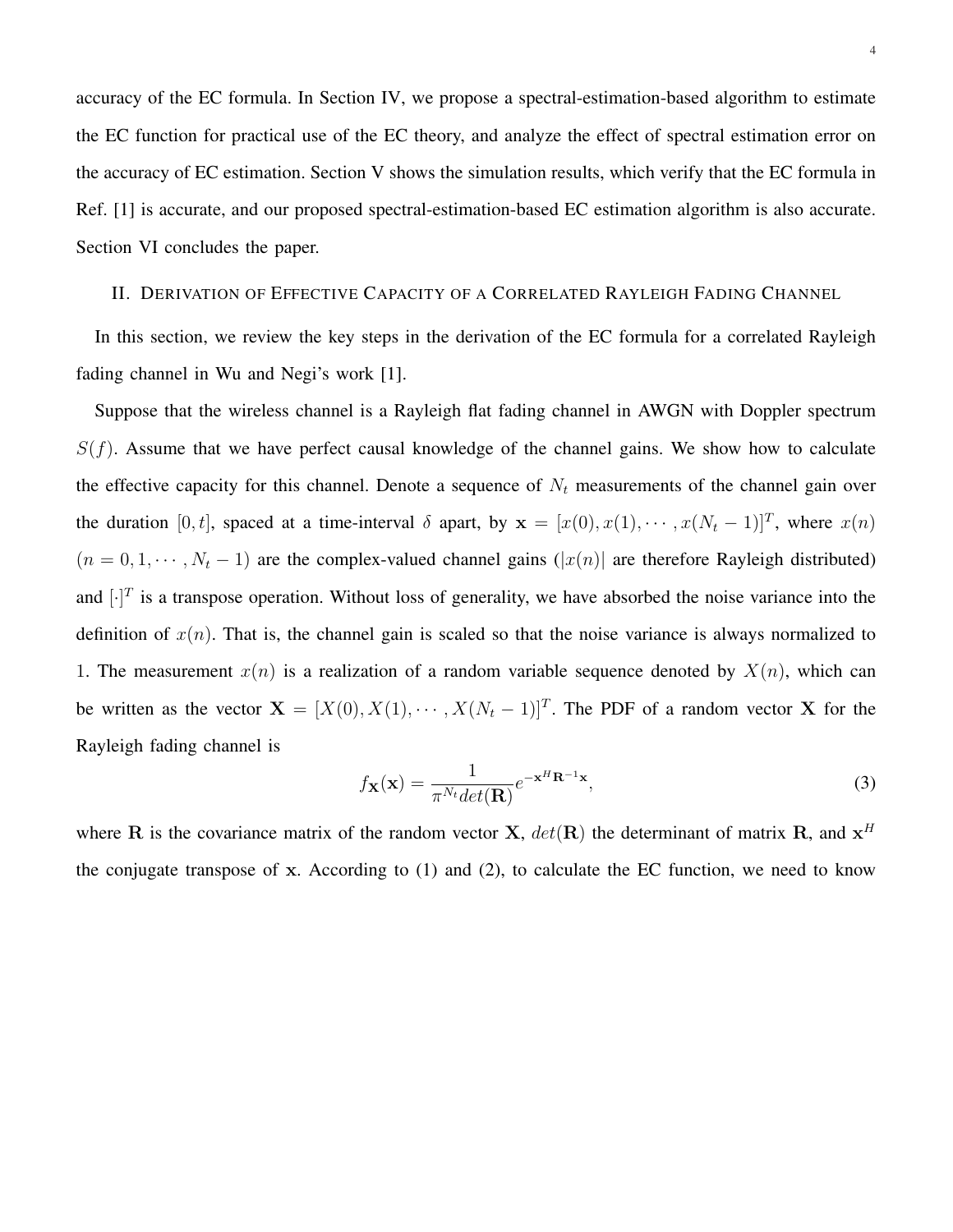the expression of  $E[e^{-uS(t)}]$ ; we derive it as below

$$
E[e^{-uS(t)}] = E[e^{-u\int_0^t r(\tau)d\tau}]
$$
  
\n
$$
\approx \int e^{-u(\sum_{i=1}^n \delta \times r(\tau_i))} f_{\mathbf{X}}(\mathbf{x}) d\mathbf{x}
$$
  
\n
$$
= \int e^{-u(\sum_{i=1}^n \delta \times \log(1+|x(i)|^2))} f_{\mathbf{X}}(\mathbf{x}) d\mathbf{x}
$$
  
\n
$$
\approx \int e^{-u\delta(\sum_{i=1}^n |x(i)|^2)} f_{\mathbf{X}}(\mathbf{x}) d\mathbf{x}
$$
  
\n
$$
= \int e^{-u\delta(\sum_{i=1}^n ||\mathbf{x}||^2)} \frac{1}{\pi^N \det(\mathbf{R})} e^{-\mathbf{x}^H \mathbf{R}^{-1} \mathbf{x}} d\mathbf{x}
$$
  
\n
$$
= \frac{1}{\pi^n \det(\mathbf{R})} \int e^{-\mathbf{x}^H (\mathbf{R}^{-1} + u\delta \mathbf{I}) \mathbf{x}} d\mathbf{x}
$$
  
\n
$$
= \frac{1}{\pi^n \det(\mathbf{R})} \times \pi^n \det((\mathbf{R}^{-1} + u\delta \mathbf{I})^{-1})
$$
  
\n
$$
= \frac{1}{\det(u\delta \mathbf{R} + \mathbf{I})}
$$
  
\n(4)

Note that the approximation, i.e.,  $\log(1+|x|^2) \approx |x|^2$ , is used in (a). Thus, the derived formula is accurate for low signal-to-noise ratio (SNR) but is inaccurate for high SNR.

Denote the eigenvalues of matrix R by  $\lambda_n$   $(n = 1, 2, \dots, N_t)$ . Since R is symmetric, we have R =  $U\Sigma U^H$ , where U is a unitary matrix;  $U^H$  is its Hermitian; and the diagonal matrix  $\Sigma = diag(\lambda_1, \lambda_2, \cdots, \lambda_{N_t})$ . From (4), we have

$$
E[e^{-uS(t)}] \approx \frac{1}{\det(u\delta \mathbf{R} + \mathbf{I})}
$$
  
= 
$$
\frac{1}{\det(u\delta \mathbf{U}\Sigma \mathbf{U}^H + \mathbf{U}\mathbf{U}^H)}
$$
  
= 
$$
\frac{1}{\det(\mathbf{U}diag(u\delta\lambda_1 + 1, \cdots, u\delta\lambda_{N_t} + 1)\mathbf{U}^H)}
$$
  
= 
$$
\frac{1}{\prod_{i=1}^{N_t}(u\delta\lambda_i + 1)}
$$
  
= 
$$
e^{-\sum_{i=1}^{N_t} \log(u\delta\lambda_i + 1)}
$$
(5)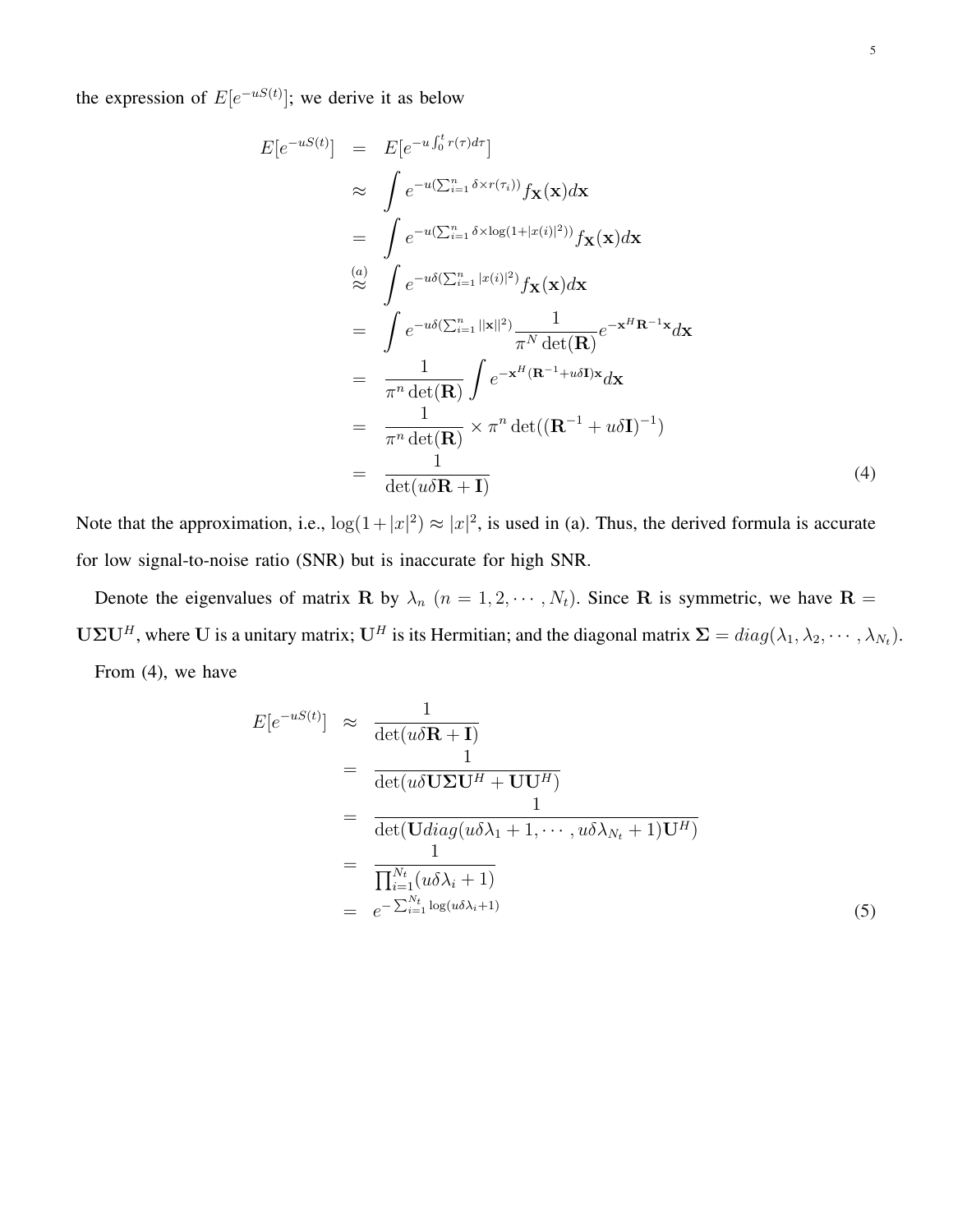Plugging  $(5)$  into  $(2)$ , we have

$$
\Lambda(-u) \approx \lim_{t \to \infty} \frac{1}{t} \log e^{-\sum_{i=1}^{N_t} \log(u\delta \lambda_i + 1)}
$$
  
\n
$$
= \lim_{N_t \to \infty} \frac{1}{(N_t - 1)\delta} \log e^{-\sum_{i=1}^{N_t} \log(u\delta \lambda_i + 1)}
$$
  
\n
$$
\stackrel{(a)}{=} \lim_{\Delta f \to 0} -\Delta f \sum_{i=1}^{N_t} \log(u\frac{\lambda_i}{B_w} + 1)
$$
 (6)

$$
\stackrel{(b)}{=} \lim_{\Delta f \to 0} -\sum_{i=1}^{N_t} \log(uS(f_i) + 1)\Delta f \tag{7}
$$

$$
\stackrel{(c)}{=} -\int \log(uS(f) + 1)df \tag{8}
$$

where (a) follows from the fact that the frequency interval  $\Delta f = 1/t = \frac{1}{\sqrt{N-1}}$  $\frac{1}{(N_t-1)\delta}$  and the bandwidth  $B_w = 1/\delta$ , (b) from the fact that the power spectral density  $S(f_i) = \lambda_i/B_w$ , and (c) from the fact that the limit of a sum becomes an integral, and  $\Delta f \to 0$  implies  $N_t \to \infty$  since  $\Delta f = \frac{1}{(N_t - 1)^2}$  $\frac{1}{(N_t-1)\delta}$ . Note that  $S(f)$ is the continuous-frequency power spectral density of the channel gain process and  $S(f_i) = \lambda_i/B_w$  is the corresponding discrete-frequency power spectral density.

We can see that (8) in continuous form is the limit of (7) in discrete form when the sampling interval in frequency  $\Delta f$  goes to zero. Hence, from (1), (2), and (7), we obtain a discrete-form formula for the EC function, denoted by  $\alpha^{(d)}(u)$ , as below

$$
\alpha^{(d)}(u) = \frac{\sum_{i=1}^{N_f} \log(uS(f_i) + 1)\Delta f_s}{u}, \ u > 0,
$$
\n(9)

where  $N_f$  is the number of samples;  $\Delta f_s = 2 \times f_m/(N_f - 1)$ , where  $f_m$  is the maximum Doppler frequency of the fading channel. In practice, we can use discrete Fourier transform (DFT) to estimate the power spectral density  $\{S(f_i)\}\$ and the spectral span is  $2 \times f_m$ , which includes both positive and negative frequency; hence, given  $N_f$  samples, the resolution in frequency is  $\Delta f_s = 2 \times f_m/(N_f - 1)$ .

From (1), (2), and (8), we obtain a continuous-form formula for the EC function, denoted by  $\alpha^{(c)}(u)$ , as below

$$
\alpha^{(c)}(u) = \frac{\int \log(uS(f) + 1)df}{u}, \ u > 0.
$$
\n(10)

(10) was given in Ref. [1] while (9) is only given in this paper.

III. METHODOLOGY FOR VERIFYING THE ACCURACY OF THE EC FORMULA OF WU AND NEGI

In this section, we present a methodology to verify the accuracy of the EC formula (10) given in Ref. [1].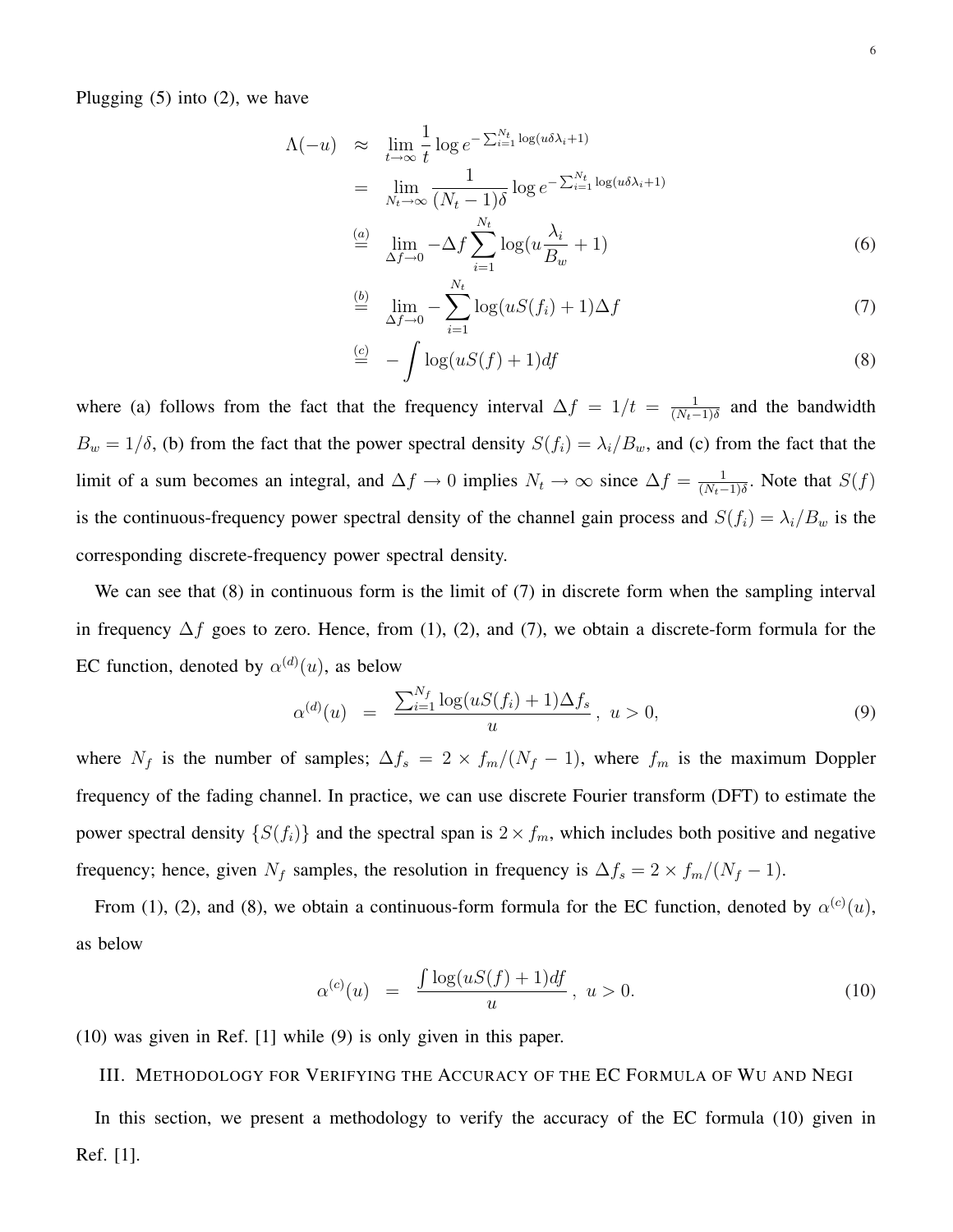Since we can only simulate a discrete-time system, hence we can only verify the accuracy of the discrete-form formula for the EC function  $\alpha^{(d)}(u)$  in (9). From (7), if  $\Delta f_s$  is sufficiently small, we have  $\alpha^{(d)}(u) \approx \alpha^{(c)}(u)$ . Hence, as long as we choose sufficiently small  $\Delta f_s$ , we are able to verify the accuracy of  $\alpha^{(c)}(u)$  via  $\alpha^{(d)}(u)$ . So our verification methodology is as below: we simulate a discrete-time system shown in Fig. 1 and simulate a discrete-time Rayleigh fading channel with specified Doppler spectrum; given measurements from the queue, we can obtain the measured EC function, denoted by  $\alpha_s(u)$ , by the algorithm in Ref. [1, page 636]; since we have the analytical form for the discrete-frequency power spectral density  $S(f_i)$ , we can compute  $\alpha^{(d)}(u)$  via (9). If  $\alpha^{(d)}(u) \approx \alpha_s(u)$ , i.e., the analytical result agrees with the simulation result, we would claim that the simulation verifies that the EC formula (10) given in Ref. [1] is accurate.

Specifically, our verification methodology is given as below.

- 1) Simulate a discrete-time Rayleigh fading channel with specified discrete-frequency Doppler spectrum  $S(f_i)$ . If we use a first-order autoregressive (AR) model to generate a correlated Rayleigh fading channel, Doppler spectrum  $S(f_i)$  can be analytically derived from the AR(1) model parameters. Eq. (30) in Section V-B.1 gives the formula for  $S(f_i)$ .
- 2) Simulate the communication system shown in Fig. 1, where the source rate  $\mu$  is constant.
- 3) Collect the following measurements from the queueing system at the *n*-th sampling epoch ( $n =$  $1, 2, \cdots, N_T$ :  $S(n)$  the indicator of whether a packets is in service  $(S(n) \in \{0, 1\})$ ,  $Q(n)$  the number of bits in the queue (excluding the packet in service), and  $\tau(n)$  the remaining service time of the packet in service (if there is one in service).
- 4) Calculate the measured EC function  $\alpha_s(u)$  by the following procedure.

$$
\hat{\gamma} = \frac{1}{N_T} \sum_{t=1}^{N_T} S(n),\tag{11}
$$

$$
\hat{q} = \frac{1}{N_T} \sum_{t=1}^{N_T} Q(n),\tag{12}
$$

$$
\hat{\tau}_s = \frac{1}{N_T} \sum_{t=1}^{N_T} \tau(n),
$$
\n(13)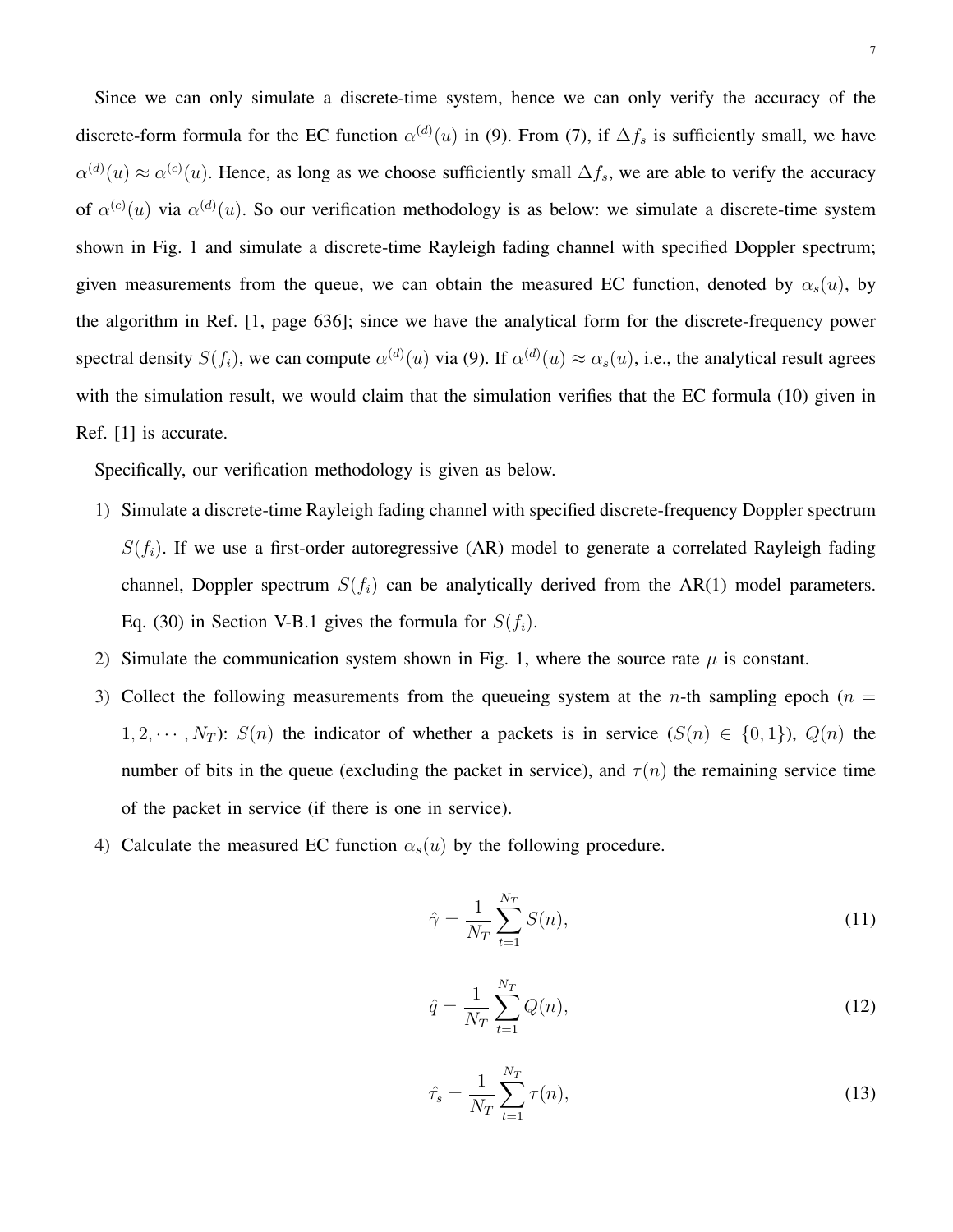$$
\hat{\theta} = \frac{\hat{\gamma} \times \mu}{\mu \times \hat{\tau}_s + \hat{q}},\tag{14}
$$

$$
\alpha_s(u) = \mu, \quad \text{for } u = \hat{\theta}/\mu. \tag{15}
$$

- 5) Compute  $\alpha^{(d)}(u)$  via (9), where  $f_m$  and  $S(f_i)$  are known.
- 6) Verify whether the error  $|\alpha^{(d)}(u) \alpha_s(u)|$  is small.

We follow the above verification methodology and conduct simulations in Section V-B.1. As shown in Figs. 2 to 4, the curve for  $\alpha^{(d)}(u)$  matches that for  $\alpha_s(u)$ . This verifies that the EC formula (9) is accurate; hence, the EC formula (10) given in Ref. [1] is accurate.

# IV. SPECTRAL-ESTIMATION-BASED ALGORITHM AND ESTIMATION ERROR ANALYSIS

Now we know that the EC formulae (10) and (9) are accurate. The next question is how to use the EC formulae in practice.

Since practical systems are discrete-time systems, we need to use (9) instead of (10). Furthermore, we cannot directly use (9) to compute the EC function since the power spectral density of the fading channel is not given *a priori*; in other words, we need to estimate the power spectral density of the fading channel in order to use (9). Hence, to facilitate the application of the EC theory to the design of practical QoS provisioning mechanisms in wireless networks, we propose a spectral-estimation-based algorithm to estimate the EC function based on the new discrete-frequency EC formula (9), given channel measurements.

*Algorithm 1:* Estimating the EC function via spectral estimation:

- 1) Obtain  $N_f$  measurements of the channel gain over the duration [0, t], spaced at a time-interval  $\delta$  apart. Denote these measurements by  $\mathbf{x} = [x(0), x(1), \dots, x(N_f-1)]^T$ , where  $x(n)$   $(n = 0, 1, \dots, N_f-1)$ are the complex-valued channel gains.
- 2) Given channel gain measurements x, estimate the power spectral density  $\{\hat{S}(f_i), i = 1, \dots, N_f\}$  via a spectral estimation method such as periodogram, Burg's maximum entropy method, and Capon's filter bank method [12]. Note that usually a few hundred samples are enough for these spectral estimation methods [12] to obtain a relatively accurate  $\{\hat{S}(f_i)\}.$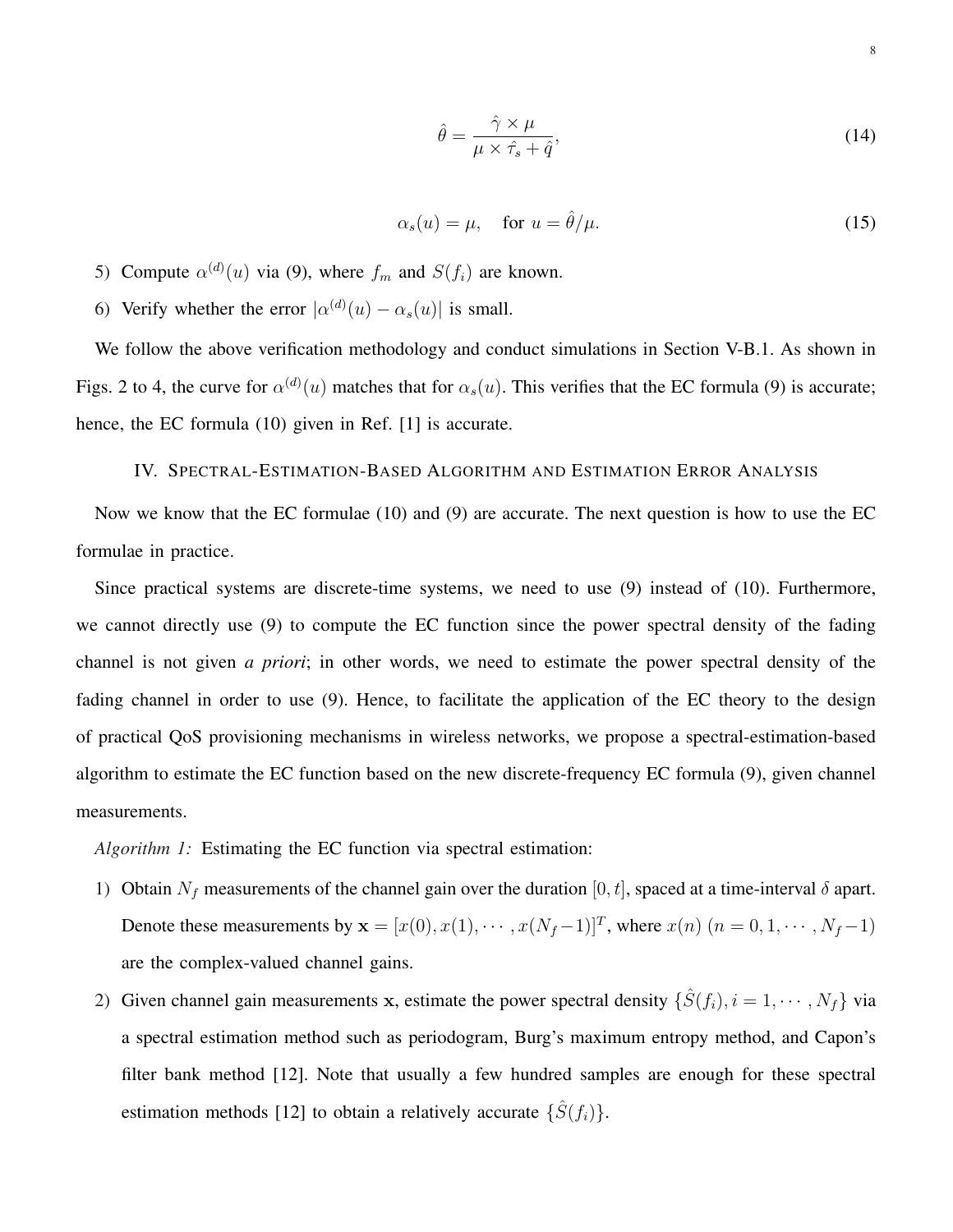3) Denote the estimated EC function by  $\hat{\alpha}_e(u)$ . Given  $\{\hat{S}(f_i)\}\)$ , we estimate  $\hat{\alpha}_e(u)$  by

$$
\hat{\alpha}_e(u) = \frac{\sum_{i=1}^{N_f} \log(u\hat{S}(f_i) + 1)\Delta f_s}{u}
$$
\n(16)

where  $\Delta f_s = 2 \times f_m/(N_f - 1)$  and  $f_m$  is the maximum Doppler frequency of the fading channel. ■ We implement Algorithm 1 and conduct simulations in Section V-B.2. As shown in Figs. 5 to 7, the curve for  $\hat{\alpha}_e(u)$  agrees well with that for  $\alpha^{(d)}(u)$ . It is also observed that the smaller value of u, the larger the estimation error  $|\alpha^{(d)}(u) - \hat{\alpha}_e(u)|$ . This can be explained by the following proposition, which provides the estimation error analysis.

*Proposition 1:* Define the estimation error  $\epsilon(u) = |\alpha^{(d)}(u) - \hat{\alpha}_e(u)|$  for  $u > 0$ .

1)  $\epsilon(u) \leq \overline{\epsilon}(u)$ , where

$$
\overline{\epsilon}(u) = \sum_{i=1}^{N_f} \Delta f_s \left| \frac{1}{u} \log \left( \frac{S(f_i) + 1/u}{\hat{S}(f_i) + 1/u} \right) \right|.
$$
\n(17)

- 2)  $\bar{\epsilon}(u)$  is a monotonically decreasing function of u for  $u > 0$ .
- 3)  $\sup_{u>0} \epsilon(u) \leq \lim_{u\to 0} \overline{\epsilon}(u)$  and  $\lim_{u\to 0} \overline{\epsilon}(u) = \sum_{i=1}^{N_f}$  $\Big| [S(f_i) - \hat{S}(f_i)] \Delta f_s$  $\vert$ .
- 4)  $\inf_{u>0} \epsilon(u) = \lim_{u\to\infty} \overline{\epsilon}(u) = 0.$

*Proof:* 1) We prove  $\epsilon(u)$  is upper bounded by  $\bar{\epsilon}(u)$ .

$$
\epsilon(u) = |\alpha^{(d)}(u) - \hat{\alpha}_e(u)|
$$
\n
$$
= \left| \frac{\sum_{i=1}^{N_f} \log(uS(f_i) + 1)\Delta f_s}{u} - \frac{\sum_{i=1}^{N_f} \log(u\hat{S}(f_i) + 1)\Delta f_s}{u} \right|
$$
\n
$$
= \Delta f_s \left| \frac{1}{u} \sum_{i=1}^{N_f} \log \left( \frac{uS(f_i) + 1}{u\hat{S}(f_i) + 1} \right) \right|
$$
\n
$$
= \Delta f_s \left| \frac{1}{u} \sum_{i=1}^{N_f} \log \left( \frac{S(f_i) + 1/u}{\hat{S}(f_i) + 1/u} \right) \right|
$$
\n
$$
\leq \Delta f_s \left( \sum_{i=1}^{N_f} \left| \frac{1}{u} \log \left( \frac{S(f_i) + 1/u}{\hat{S}(f_i) + 1/u} \right) \right| \right) = \bar{\epsilon}(u)
$$
\n(18)

2) We prove that  $\bar{\epsilon}(u)$  is a monotonically decreasing function of u for  $u > 0$ . We achieve this by proving each term in the sum of the right hand side of (17), i.e.,  $\frac{1}{u}$  $\frac{1}{u} \log \left( \frac{S(f_i)+1/u}{\hat{S}(f_i)+1/u} \right)$  $\left. \frac{S(f_i)+1/u}{\hat{S}(f_i)+1/u} \right) \right|$ , is a monotonically decreasing function of u for  $u > 0$ . We first let  $v = 1/u$ . Since  $S(f_i) \ge 0$  and  $\hat{S}(f_i) \ge 0$ , we only need to prove  $\big|v\log(\frac{a+v}{b+v})\big|$ | is a monotonically increasing function of v for  $v > 0$  and  $a \ge 0$ ,  $b \ge 0$ . Now we prove this. First, to remove the operation of absolute value, we consider two cases as below.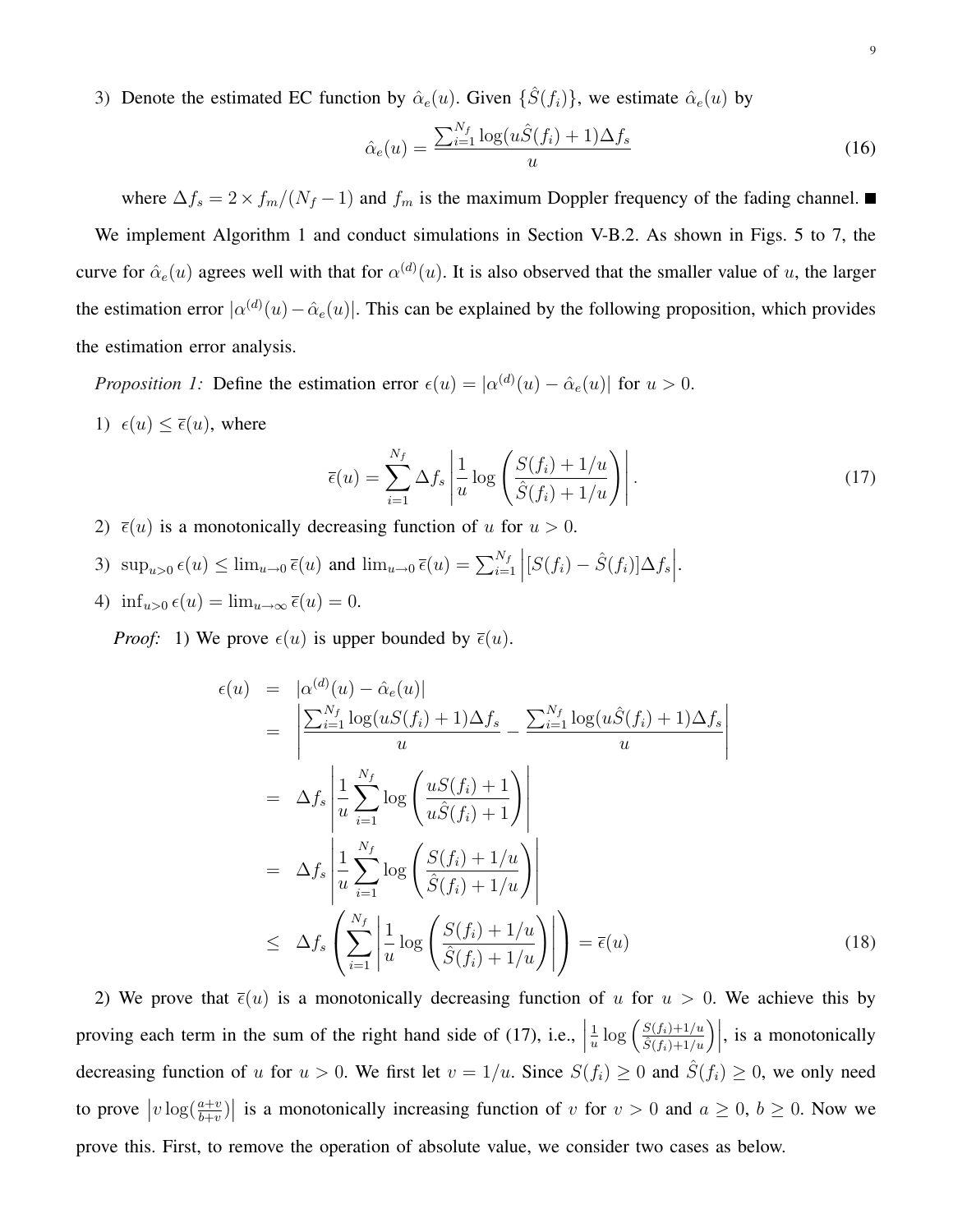$$
\left|v\log\left(\frac{a+v}{b+v}\right)\right| = \begin{cases} v\log\left(\frac{a+v}{b+v}\right), & \text{if } a > b \ge 0, v > 0, \\ v\log\left(\frac{b+v}{a+v}\right), & \text{if } 0 \le a < b, v > 0. \end{cases}
$$

Considering the two cases, it is obvious that we just need to prove  $v \log(\frac{a+v}{b+v})$  is a monotonically increasing function of v for  $v > 0, a > b \ge 0$ , which implies that  $\big|v\log(\frac{a+v}{b+v})\big|$ | is a monotonically increasing function of v for  $v > 0$  and  $a \ge 0$ ,  $b \ge 0$ . To prove this, we just need to show its derivative is non-negative. Define  $f(v) = v \log(\frac{a+v}{b+v})$ . Then, we prove its derivative  $f'(v) \ge 0$  as below

$$
f'(v) = \log(\frac{a+v}{b+v}) - \frac{(a-b)v}{(a+v)(b+v)}
$$
  
=  $\log(\frac{1+a/v}{1+b/v}) - \frac{(a/v-b/v)}{(1+a/v)(1+b/v)}$   

$$
\geq 1 - \frac{1+b/v}{1+a/v} - \frac{(a/v-b/v)}{(1+a/v)(1+b/v)}
$$
  
= 
$$
\frac{b(a-b)}{(a+v)(b+v)}
$$
  

$$
\geq 0
$$
 (20)

where (a) is due to  $log(1/x) \ge 1 - x$  for  $x > 0$ , and (b) due to  $v > 0, a > b \ge 0$ .  $\overline{a}$ 

3) We prove  $\sup_{u>0} \epsilon(u) \leq \lim_{u\to 0} \overline{\epsilon}(u)$  and  $\lim_{u\to 0} \overline{\epsilon}(u) = \sum_{i=1}^{N_f}$  $\Big| [S(f_i) - \hat{S}(f_i)] \Delta f_s$  $\vert$  as below.

$$
\sup_{u>0} \epsilon(u) \stackrel{(a)}{\leq} \sup_{u>0} \overline{\epsilon}(u)
$$
\n
$$
\stackrel{(b)}{=} \lim_{u \to 0} \overline{\epsilon}(u)
$$
\n
$$
= \lim_{u \to 0} \Delta f_s \sum_{i=1}^{N_f} \left| \{ \log[(uS(f_i) + 1)^{\frac{1}{u}}] - \log[(u\hat{S}(f_i) + 1)^{\frac{1}{u}}] \} \right|
$$
\n
$$
= \Delta f_s \sum_{i=1}^{N_f} \left| \lim_{u \to 0} \{ \log[(uS(f_i) + 1)^{\frac{1}{u}}] - \log[(u\hat{S}(f_i) + 1)^{\frac{1}{u}}] \} \right|
$$
\n
$$
\stackrel{(c)}{=} \Delta f_s \sum_{i=1}^{N_f} \left| \{ \log(e^{S(f_i)}) - \log(e^{\hat{S}(f_i)}) \} \right|
$$
\n
$$
= \sum_{i=1}^{N_f} \left| [S(f_i) - \hat{S}(f_i)] \Delta f_s \right|
$$
\n(21)

where (a) follows from the fact that  $\epsilon(u) \leq \bar{\epsilon}(u)$  and both  $\epsilon(u)$  and  $\bar{\epsilon}(u)$  are continuous functions, (b) due to the fact that  $\bar{\epsilon}(u)$  is a monotonically decreasing function of u for  $u > 0$ , and (c) from  $\lim_{x\to 0}(1+x)^{\frac{1}{x}} = e$ .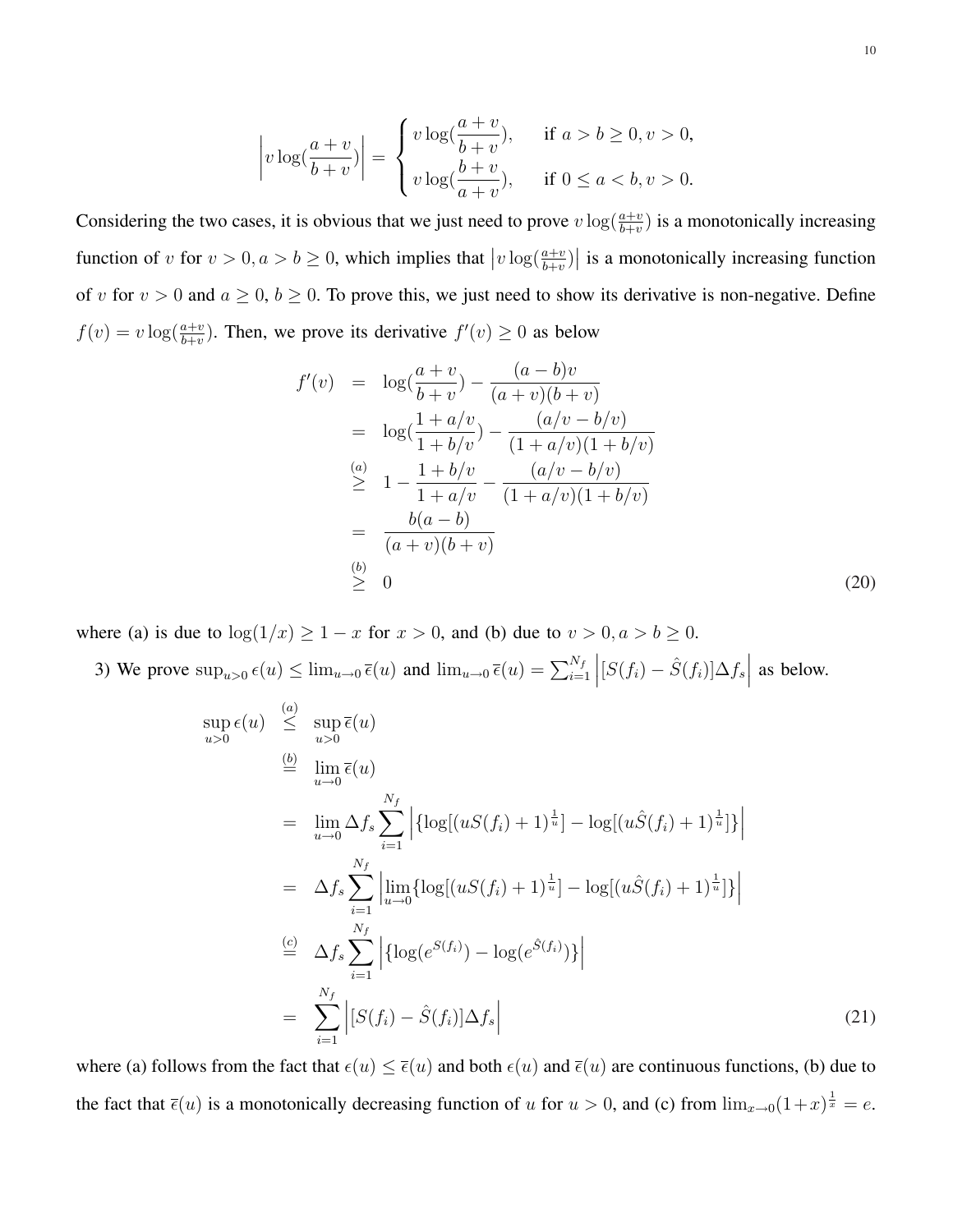4) To prove  $\inf_{u>0} \epsilon(u) = \lim_{u\to\infty} \overline{\epsilon}(u) = 0$ , we first prove  $\inf_{u>0} \epsilon(u) \leq \lim_{u\to\infty} \overline{\epsilon}(u) = 0$  as below and then prove  $\inf_{u>0} \epsilon(u) \geq 0$ .

$$
\inf_{u>0} \epsilon(u) \stackrel{(a)}{\leq} \inf_{u>0} \overline{\epsilon}(u)
$$
\n
$$
\stackrel{(b)}{=} \lim_{u \to \infty} \overline{\epsilon}(u)
$$
\n
$$
= \lim_{u \to \infty} \Delta f_s \sum_{i=1}^{N_f} \left| \frac{1}{u} \log \left( \frac{uS(f_i) + 1}{u\hat{S}(f_i) + 1} \right) \right|
$$
\n
$$
\stackrel{(c)}{=} \lim_{v \to 0} \Delta f_s \sum_{i=1}^{N_f} \left| v \log \left( \frac{S(f_i) + v}{\hat{S}(f_i) + v} \right) \right|
$$
\n
$$
= 0
$$
\n(22)

where (a) follows from the fact that  $\epsilon(u) \leq \bar{\epsilon}(u)$  and both  $\epsilon(u)$  and  $\bar{\epsilon}(u)$  are continuous functions, (b) due to the fact that  $\bar{\epsilon}(u)$  is a monotonically decreasing function of u for  $u > 0$ , and (c) due to  $v = 1/u$ . On the other hand, since  $\epsilon(u) = |\alpha^{(d)}(u) - \hat{\alpha}_e(u)| \ge 0$  for  $u > 0$  and  $\epsilon(u)$  is a continuous function, hence  $\inf_{u>0} \epsilon(u) \ge 0$ . Combining this with (22), we have  $\inf_{u>0} \epsilon(u) = 0$ .

From Proposition 1, we know that  $\bar{\epsilon}(u)$  is a monotonically decreasing function of u for  $u > 0$ . This is why the simulation results show that the smaller value of u, the larger the estimation error  $\vert\alpha^{(d)}(u)-\hat{\alpha}_e(u)\vert$ . Proposition 1 also states that  $\inf_{u>0} \epsilon(u) = \lim_{u \to \infty} \bar{\epsilon}(u) = 0$ , i.e.,  $\bar{\epsilon}(u) \to 0$  as  $u \to \infty$ . This explains our observation from the simulation results that the estimation error diminishes as  $u$  increases.

From (17), since  $N_f$  is finite and the values of  $S(f_i)$  and  $\hat{S}(f_i)$  are finite, hence  $\bar{\epsilon}(u)$  is upper bounded, i.e.,  $\epsilon(u)$  is also upper bounded.

# V. SIMULATION RESULTS

#### *A. Simulation Setting*

We simulate the discrete-time system depicted in Fig. 1. In this system, the data source generates packets at a *constant* rate  $\mu$ . Generated packets are first sent to the (infinite) buffer at the transmitter, whose queue length is  $Q(n)$ , where *n* refers to the *n*-th sample-interval. The head-of-line packet in the queue is transmitted over the fading channel at data rate  $r(n)$ . The fading channel has a random power gain  $g(n)$ . We use a fluid model, that is, the size of a packet is infinitesimal. In practical systems, the results presented here will have to be modified to account for finite packet sizes.

We assume that the transmitter has perfect knowledge of the current channel gains  $g(n)$  at each sampleinterval. Therefore, it can use rate-adaptive transmissions and ideal channel codes, to transmit packets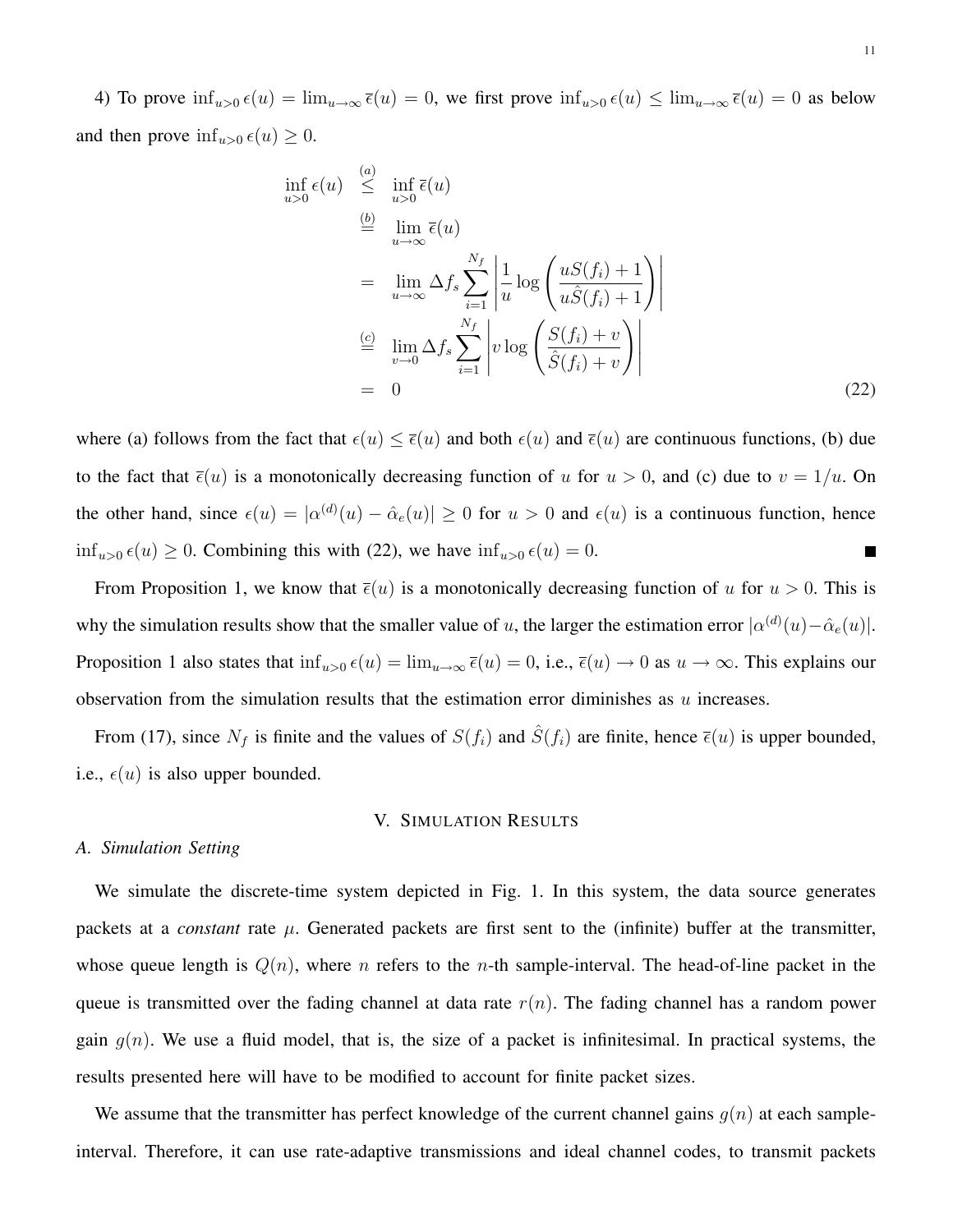without decoding errors. Thus, the transmission rate  $r(n)$  is equal to the instantaneous (time-varying) capacity of the fading channel, as below,

$$
r(n) = B_c \log_2(1 + g(n) \times P_0 / \sigma_n^2)
$$
 (23)

where  $B_c$  denotes the channel bandwidth, and the transmission power  $P_0$  and noise variance  $\sigma_n^2$  are assumed to be constant. The average SNR is fixed in each simulation run and the average SNR  $SNR_{avg}$  =  $E[g(n) \times P_0/\sigma^2]$ . Since we set  $E[g(n)] = 1$ , we have  $SNR_{avg} = E[g(n) \times P_0/\sigma^2] = P_0/\sigma^2$ .

In our simulations, the sampling interval  $\delta$  is set to 1 milli-second. This is not too far from reality, since 3G WCDMA systems already incorporate rate adaptation on the order of 10 milli-second [13]. Meanwhile, for the current enhanced HSPA systems, they have much faster adaptation speed, i.e. on the order of 2 milli-second.

Each simulation run is 10,000-second long for all the scenarios, in order to obtain good estimate by the Monte Carlo method. Since the sampling interval is 1 milli-second, we have 10,000,000 samples for estimation.

Denote  $h(n)$  the voltage gain in the  $n^{th}$  sample interval. We generate Rayleigh flat-fading voltage-gains  $h(n)$  by a first-order auto-regressive (AR(1)) model as below. We first generate  $\bar{h}(n)$  by

$$
\bar{h}(n) = \kappa \times \bar{h}(n-1) + u_g(n),\tag{24}
$$

where  $u_g(n)$  are i.i.d. complex Gaussian variables with zero mean and unity variance per dimension. Then, we normalize  $\bar{h}(n)$  and obtain  $h(n)$  by

$$
h(n) = \bar{h}(n) / \sqrt{\frac{2}{1 - \kappa^2}} = \bar{h}(n) \times \sqrt{\frac{1 - \kappa^2}{2}}.
$$
 (25)

It is clear that (25) results in  $E[g(n)] = E[|h(n)|^2] = 1$ . The coefficient  $\kappa$  determines the Doppler frequency, *i.e.*, the larger the  $\kappa$ , the smaller the Doppler frequency. Specifically, the coefficient  $\kappa$  can be determined by the following procedure: 1) compute the coherence time  $T_c$  by [14, page 165]

$$
T_c \approx \frac{9}{16\pi f_m},\tag{26}
$$

where the coherence time is defined as the time, over which the time auto-correlation function of the fading process is above 0.5; 2) compute the coefficient  $\kappa$  by<sup>1</sup>

$$
\kappa = 0.5^{\delta/T_c}.\tag{27}
$$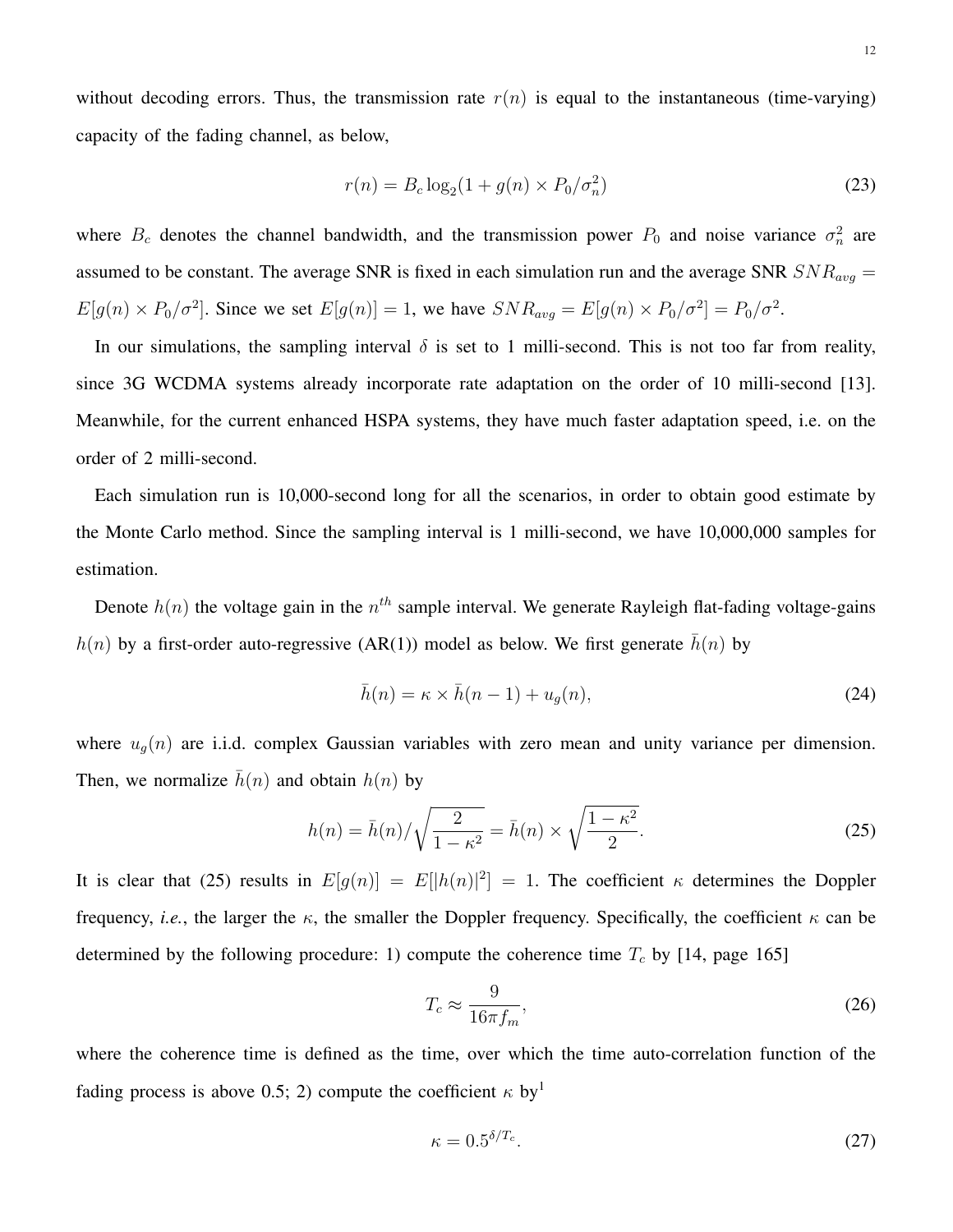### TABLE I SIMULATION PARAMETERS.

| Maximum Doppler frequency $f_m$ | 15/100/200 Hz |
|---------------------------------|---------------|
| Channel bandwidth $B_c$         | $100$ kHz     |
| Average SNR                     | $5/10/15$ dB  |
| Sampling-interval $\delta$      | 1 ms          |
| Number of samples $N_f$         | 1024          |

Table I lists the parameters used in our simulations.

# *B. Simulation Results*

*1) Verification of the EC Formula of Wu and Negi:* We follow the verification methodology presented in Section III and conduct simulations in this section.

Since we use AR(1) model to generate a correlated Rayleigh fading channel, Doppler spectrum  $S(f_i)$ can be analytically derived from the AR(1) model parameters as below. It is easy to prove that the Doppler spectrum of  $\bar{h}(n)$  defined in (24) is given by

$$
S_{\bar{h}}(f_i) = \frac{\sigma_{u_g}^2}{|1 - \kappa e^{-j2\pi f_i}|^2},\tag{28}
$$

where  $\sigma_{u_g}^2$  is the variance of  $u_g(n)$ ;  $|x|^2$  is the squared magnitude of complex number x. Since  $h(n)$  in (25) is a normalized version of  $\bar{h}(n)$ , the Doppler spectrum of  $h(n)$  is given by

$$
S_h(f_i) = \frac{\frac{\sigma_{ug}^2}{|1 - \kappa e^{-j2\pi f_i}|^2}}{\sum_k \frac{\sigma_{ug}^2}{|1 - \kappa e^{-j2\pi f_k}|^2}} = \frac{1}{\sum_k \frac{|1 - \kappa e^{-j2\pi f_i}|^2}{|1 - \kappa e^{-j2\pi f_k}|^2}},
$$
(29)

which satisfies  $\sum_i S_h(f_i) = E[|h(n)|^2] = 1$ . Since  $E[g(n)] = E[|h(n)|^2] = 1$  and  $SNR_{avg} = E[g(n) \times$  $P_0/\sigma^2$  =  $P_0/\sigma^2$ , then  $S(f_i)$  is given by

$$
S(f_i) = \frac{SNR_{avg}}{\sum_{k} \frac{|1 - \kappa e^{-j2\pi f_i}|^2}{|1 - \kappa e^{-j2\pi f_k}|^2}},
$$
\n(30)

which satisfies  $\sum_i S(f_i) = SNR_{avg}$ .

Figs. 2 to 4 show the measured EC function  $\alpha_s(u)$  obtained from the simulation, and the discrete-form EC function  $\alpha^{(d)}(u)$  obtained from analysis, under different Doppler frequency and different average SNR. It is observed that the curve for  $\alpha^{(d)}(u)$  gives good agreement with that for  $\alpha_s(u)$ . The difference between  $\alpha^{(d)}(u)$  and  $\alpha_s(u)$  is mainly caused by the approximation in our analysis, i.e.,  $\log(1+|x|^2) \approx |x|^2$ . The

<sup>&</sup>lt;sup>1</sup>The auto-correlation function of the AR(1) process is  $\kappa^m$ , where m is the number of sample intervals. Solving  $\kappa^{T_c/\delta} = 0.5$  for  $\kappa$ , we obtain (27).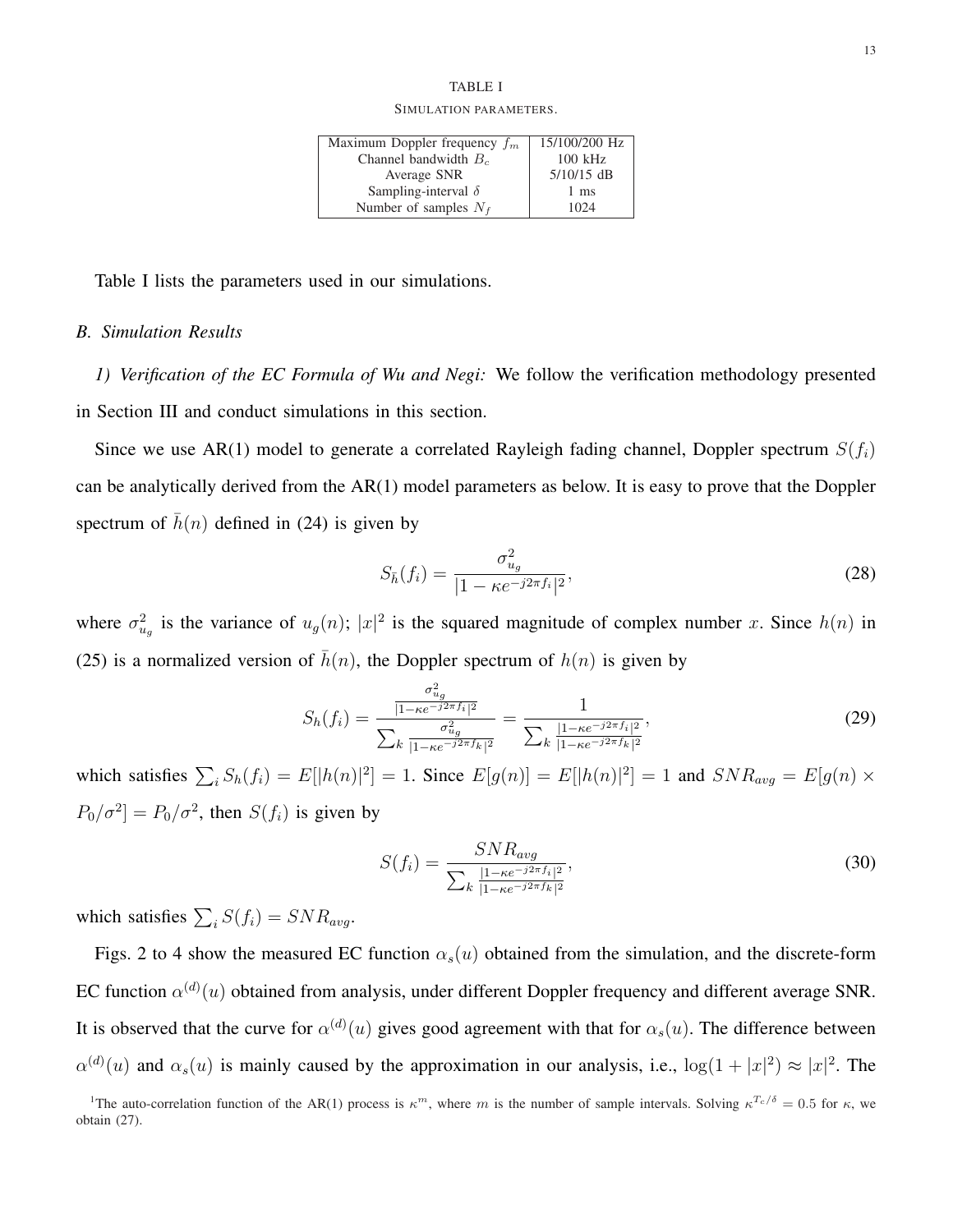results in Figs. 2 to 4 verify that the EC formula (9) is accurate; hence, the EC formula (10) given in Ref. [1] is accurate.

From Figs. 2 to 4, we observe that the effective capacity  $\alpha(u)$  decreases with the increase of Doppler frequency, for the same value of u. This can be explained as below. As we know [1], the larger Doppler frequency, the higher degree of time diversity. This translates to a larger  $\mu$  for the same  $\theta(\mu)$ . Since  $\theta = \mu \times u$ , hence, for fixed QoS requirement  $\theta$ , a larger  $\mu$  indicates a smaller u. Hence, the increase of Doppler frequency leads to a decrease in u. Hence, we should not compare the effective capacity  $\alpha(u)$  of different Doppler frequency, for the same value of u. If we examine the function  $\mu(\theta)$ , simulation results [1] show that for the same QoS requirement  $\theta$ , a larger Doppler frequency results in a larger throughput  $\mu$ .

*2) Accuracy of Our Proposed Spectral-estimation-based EC Estimation Algorithm:* We implement Algorithm 1 and conduct simulations in this section.

Figs. 5 to 7 show the estimated EC function  $\hat{\alpha}_e(u)$  obtained from the simulation and estimation, and the discrete-form EC function  $\alpha^{(d)}(u)$  obtained from analysis, under different Doppler frequency and different average SNR. It can be observed that the curves for  $\alpha^{(d)}(u)$  and  $\hat{\alpha}_e(u)$  are very well matched. We also observe that the smaller value of u, the larger the estimation error  $|\alpha^{(d)}(u) - \hat{\alpha}_e(u)|$ . This is consistent with the estimation error analysis provided in Proposition 1.

The simulation results demonstrate that the estimated EC function by our algorithm is accurate enough so that one can apply the EC technique to the design of practical QoS provisioning mechanisms.

# VI. CONCLUSIONS

In this work, we studied the accuracy of Wu and Negi's EC formula for a correlated Rayleigh fading channel. Through simulation, we confirmed that the EC formula of Wu and Negi is accurate. In practice, we cannot directly use the EC formula to compute the effective capacity since the power spectral density of the fading channel is not given *a priori*. To address this, we proposed a spectral-estimation-based algorithm to estimate the EC function, given channel measurements. In addition, we analyzed the effect of spectral estimation error on the accuracy of EC estimation. Simulation results showed that our proposed spectral-estimation-based EC estimation algorithm is accurate, indicating the excellent practicality of our algorithm.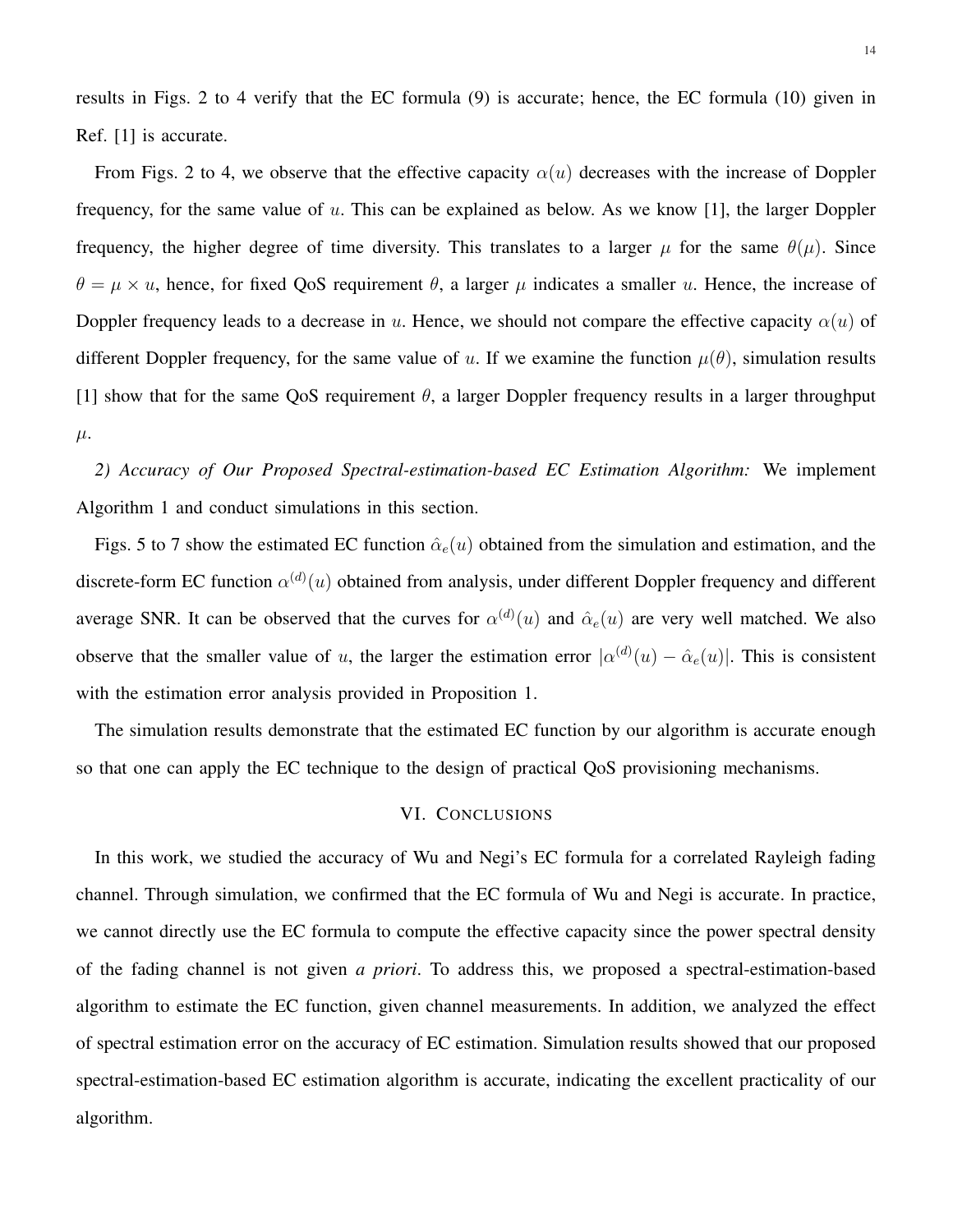The implication of this work is significant. Due to lack of (verified) closed-form EC formula for noni.i.d. Rayleigh fading channels, most previous works only focus on i.i.d. Rayleigh fading channels. Now, we have verified that the EC formula of Wu and Negi is accurate; this allows researchers to use the EC formula to analyze and design communication systems under non-i.i.d. Rayleigh fading channels, instead of i.i.d. Rayleigh fading channels only. More importantly, our spectral-estimation-based EC estimation algorithm is shown to be accurate, which significantly facilitates the application of the EC theory to the design of practical QoS provisioning mechanisms in wireless networks.

#### ACKNOWLEDGMENT

This work was supported in part by the US National Science Foundation under grant CNS-0643731, the US Office of Naval Research under grant N000140810873, NSFC/RGC Joint Research Scheme No. 60831160524 and the open research fund of National Mobile Communications Research Laboratory, Southeast University, China.

#### **REFERENCES**

- [1] D. Wu and R. Negi, "Effective capacity: a wireless link model for support of quality of service," *IEEE Transactions on wireless communications*, vol. 2, no. 4, pp. 630–643, 2003.
- [2] C. Chang and J. Thomas, "Effective bandwidth in high-speed digital networks," *IEEE Journal on Selected areas in Communications*, vol. 13, no. 6, pp. 1091–1100, 1995.
- [3] J. Tang and X. Zhang, "Quality-of-service driven power and rate adaptation for multichannel communications over wireless links," *IEEE Transactions on Wireless Communications*, vol. 6, no. 12, p. 4349, 2007.
- [4] X. Zhang, J. Tang, H. Chen, S. Ci, and M. Guizani, "Cross-layer-based modeling for quality of service guarantees in mobile wireless networks," *IEEE Communications Magazine*, vol. 44, no. 1, pp. 100–106, 2006.
- [5] J. Tang and X. Zhang, "Cross-layer resource allocation over wireless relay networks for quality of service provisioning," *IEEE Journal on Selected Areas in Communications*, vol. 25, no. 4, pp. 645–656, 2007.
- [6] ——, "Cross-layer-model based adaptive resource allocation for statistical QoS guarantees in mobile wireless networks," *IEEE Transactions on Wireless Communications*, vol. 7, no. 6, pp. 2318–2328, 2008.
- [7] C. Li, H. Che, and S. Li, "A wireless channel capacity model for quality of service," *IEEE Transactions on Wireless Communications*, vol. 6, no. 1, pp. 356–366, 2007.
- [8] D. Park and B. Lee, "QoS Support by using CDF-based wireless packet scheduling in fading channels," *IEEE Transactions on Communications*, vol. 54, no. 11, pp. 2051–2061, 2006.
- [9] W. Kumwilaisak, Y. Hou, Q. Zhang, W. Zhu, C. Kuo, and Y. Zhang, "A cross-layer quality-of-service mapping architecture for video delivery in wireless networks," *IEEE Journal on Selected Areas in Communications*, vol. 21, no. 10, pp. 1685–1698, 2003.
- [10] L. Liu, P. Parag, J. Tang, W. Chen, and J. Chamberland, "Resource allocation and quality of service evaluation for wireless communication systems using fluid models," *IEEE Transactions on Information Theory*, vol. 53, no. 5, pp. 1767–1777, 2007.
- [11] Y. Chen, J. Chen, and Y. Yang, "Multi-hop delay performance in wireless mesh networks," *Mob. Netw. Appl.*, vol. 13, no. 1-2, pp. 160–168, 2008.
- [12] P. Stoica and R. Moses, *Spectral analysis of signals*. Pearson Prentice Hall, 2005.
- [13] H. Holma and A. Toskala, *WCDMA for UMTS: Radio access for third generation mobile communications*. John Wiley & Sons, Inc. New York, NY, USA, 2000.
- [14] T. Rappaport, *Wireless communications: principles and practice*. Prentice Hall PTR Upper Saddle River, NJ, USA, 2001.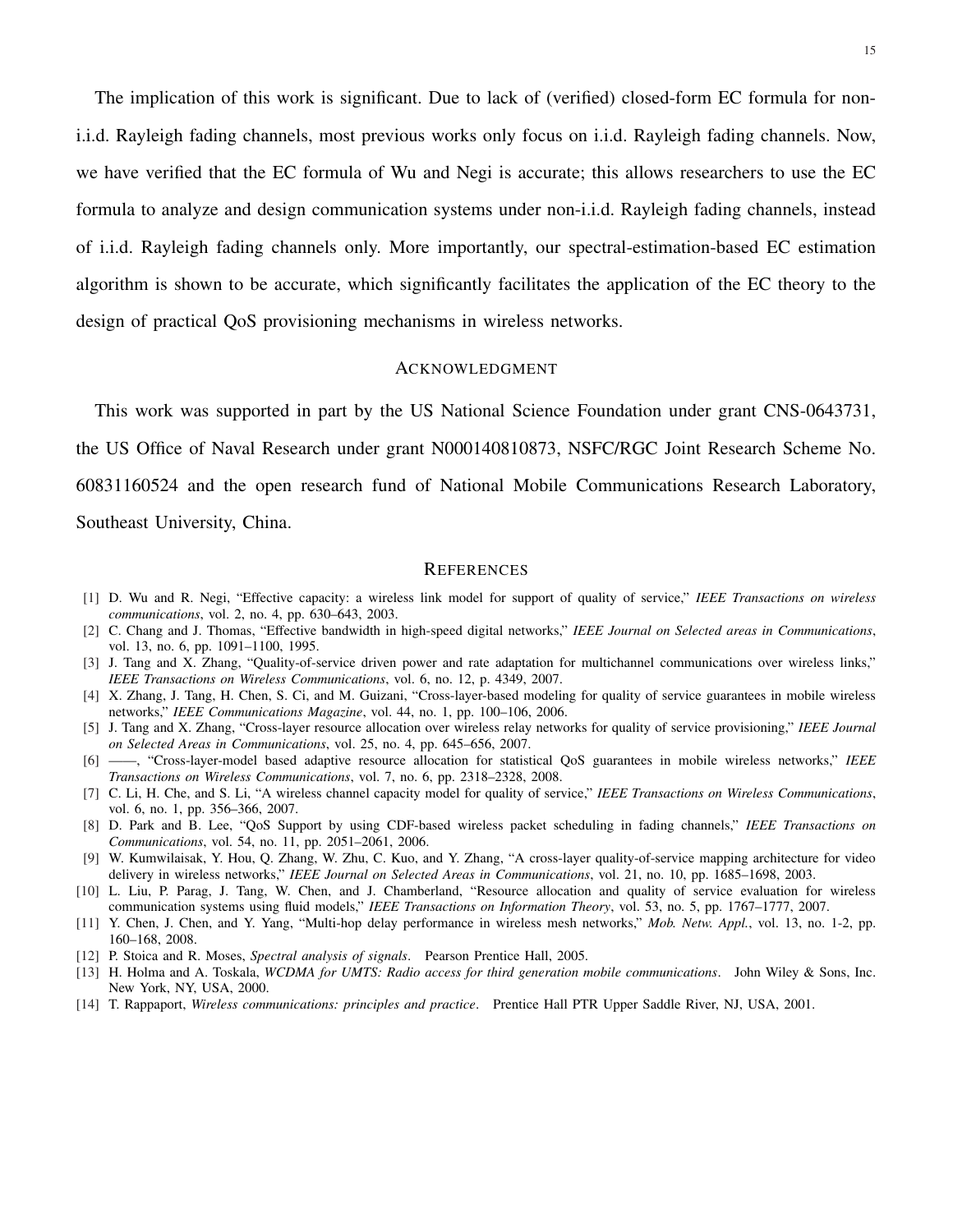

Fig. 1. The queueing system model.



Fig. 2.  $\alpha^{(d)}(u)$  (analysis) vs.  $\alpha_s(u)$  (simulation) for Doppler frequency  $f_m = 15$  Hz.



Fig. 3.  $\alpha^{(d)}(u)$  (analysis) vs.  $\alpha_s(u)$  (simulation) for Doppler frequency  $f_m = 100$  Hz.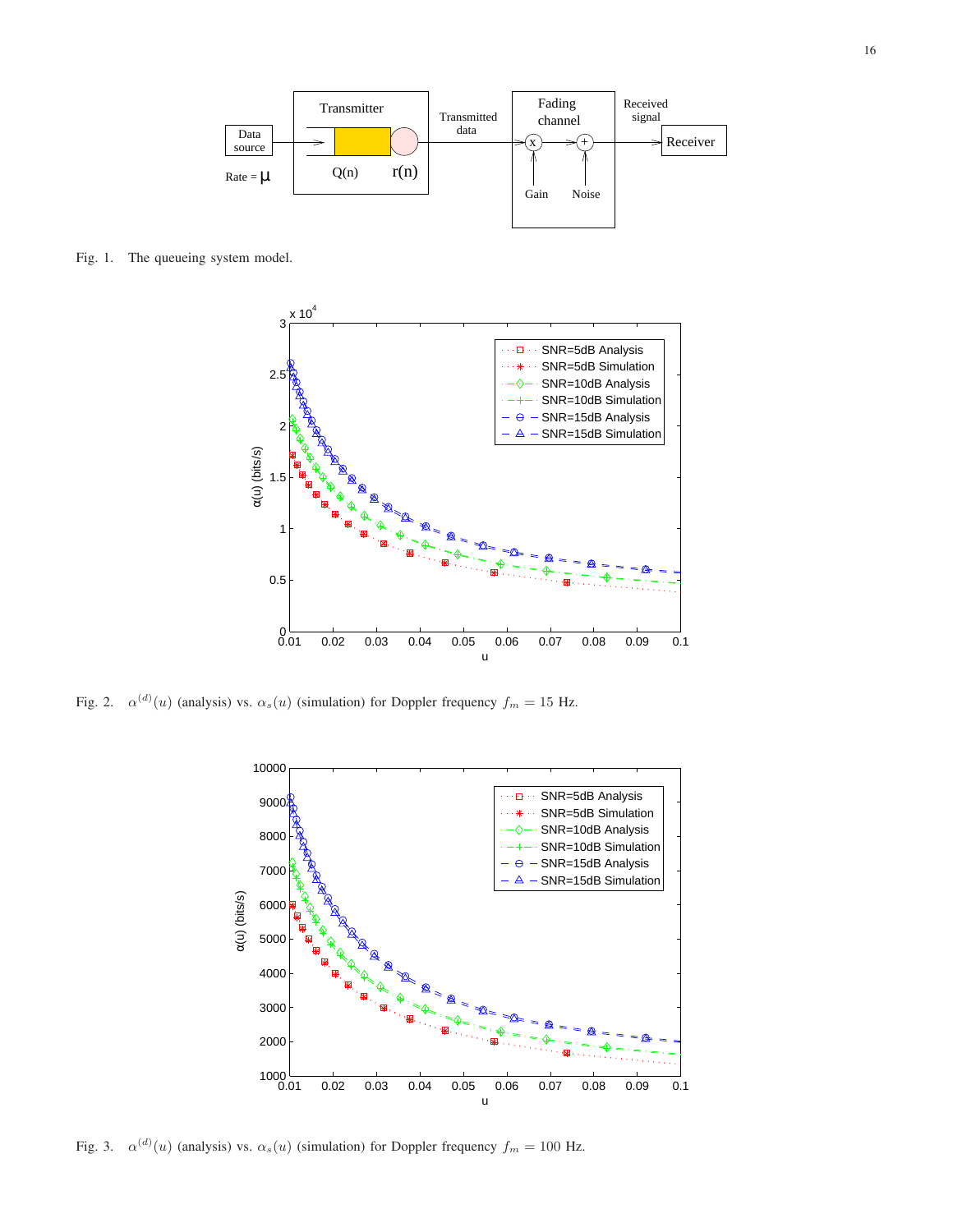

Fig. 4.  $\alpha^{(d)}(u)$  (analysis) vs.  $\alpha_s(u)$  (simulation) for Doppler frequency  $f_m = 200$  Hz.



Fig. 5.  $\alpha^{(d)}(u)$  (analysis) vs.  $\hat{\alpha}_e(u)$  (estimation) for Doppler frequency  $f_m = 15$  Hz.